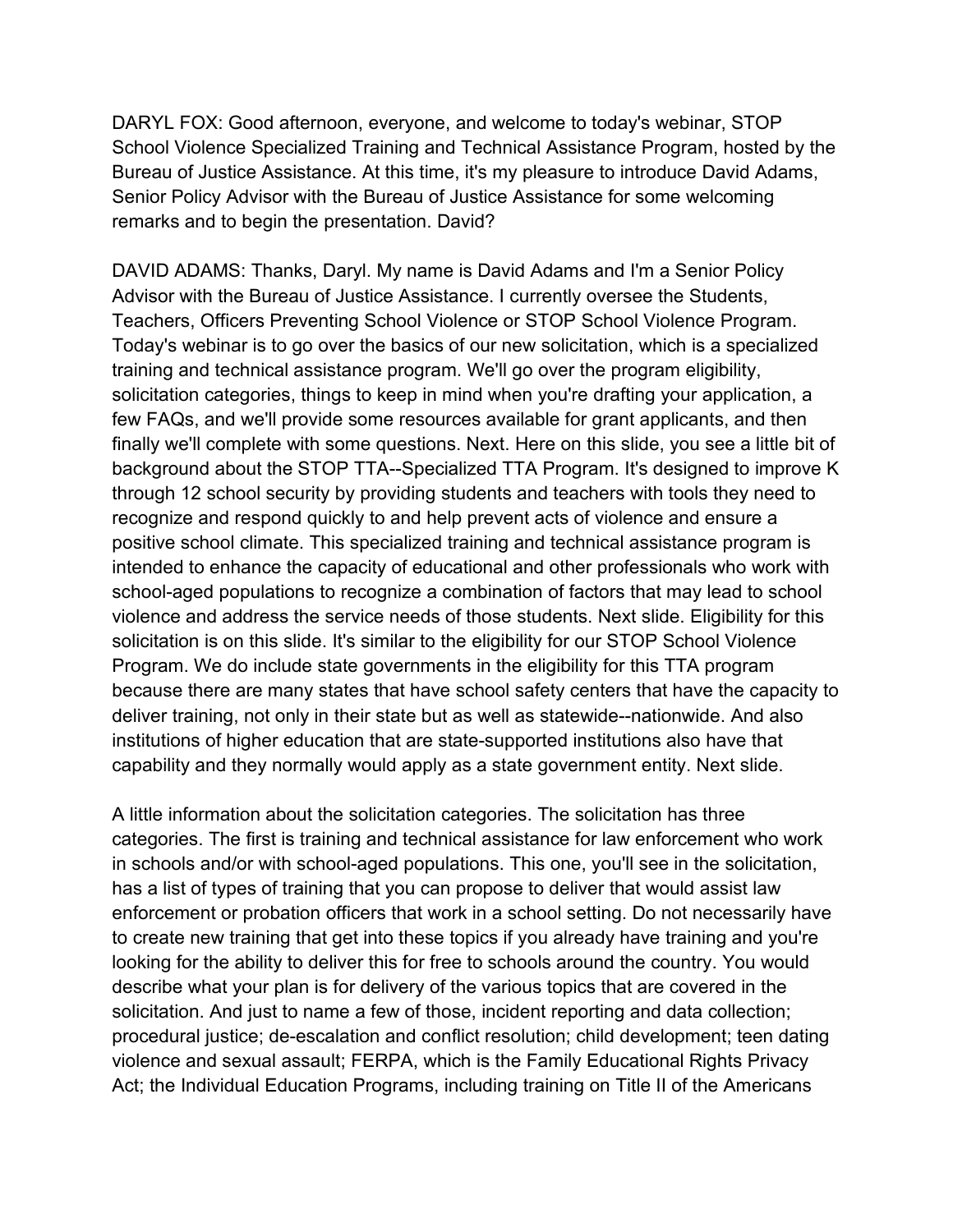with Disabilities Act and requirements the SROs must make reasonable modifications when necessary to interact with young people with disabilities; civil rights and protected classes; as well as constitutional rights. It could be bullying prevention, a whole host of training that is listed in the solicitation under this category.

For all three of the categories that are listed here, there are specific deliverables that have to be completed by anyone who is awarded under that singular category. And all training provided with BJA funding must provide a mechanism for pre- and post-testing of the knowledge gained and other impact assessments. All TTA providers must coordinate with the National Center for School Safety, which is our National STOP TTA Center, and BJA's National Training and Technical Assistance Center. All providers must develop an online project management tool that helps government management of the project to which BJA has access. And all providers must include the use of students' perspectives and parents' perspectives in the development of aiding new resources and activities that you would be creating. You may ask this question, if you have a national TTA provider, why are you hosting a solicitation for another TTA provider or in this case three, because we would be making one award under each category to a different entity under each category? The answer to that question is the National Center for School Safety, which is a project of the University of Michigan's School of Public Health, is- their main task is providing training and technical assistance to STOP grantees, both BJA STOP grantees and the COPS Office STOP grantees. So if they do a learning community, it has to be open to the STOP grantees first, and that usually means that all the slots are taken up by STOP grantees. This solicitation enables us to put training and technical assistance out to--on a nationwide basis for anyone who's looking for the particular types of services that's being provided under this solicitation, and that's something that the National Center for School Safety is not tasked with doing under their current cooperative agreement.

Category 2 is training and technical assistance to improve responses to students in crisis and Category 3 is school-based community violence intervention training and technical assistance. Next slide. So I talked a little bit about Category 1 and what the purpose of Category 1 is. The award for this category is up to \$2 million. It is a 24 month performance period and it starts on October 1 of this year. Next slide. A little bit more about this category is on this slide. You'll provide technical assistance to STOPbased grantees who are using funds to implement specialized training for law enforcement. That's specifically related back to something that was added to the sitebased solicitation this year. There was a whole list of law enforcement-based training that is part of the site solicitation this year. That's something that was not there in the past and therefore is not something that the national TTA provider, the National Center for School Safety, is currently doing. While they do create resources that assist law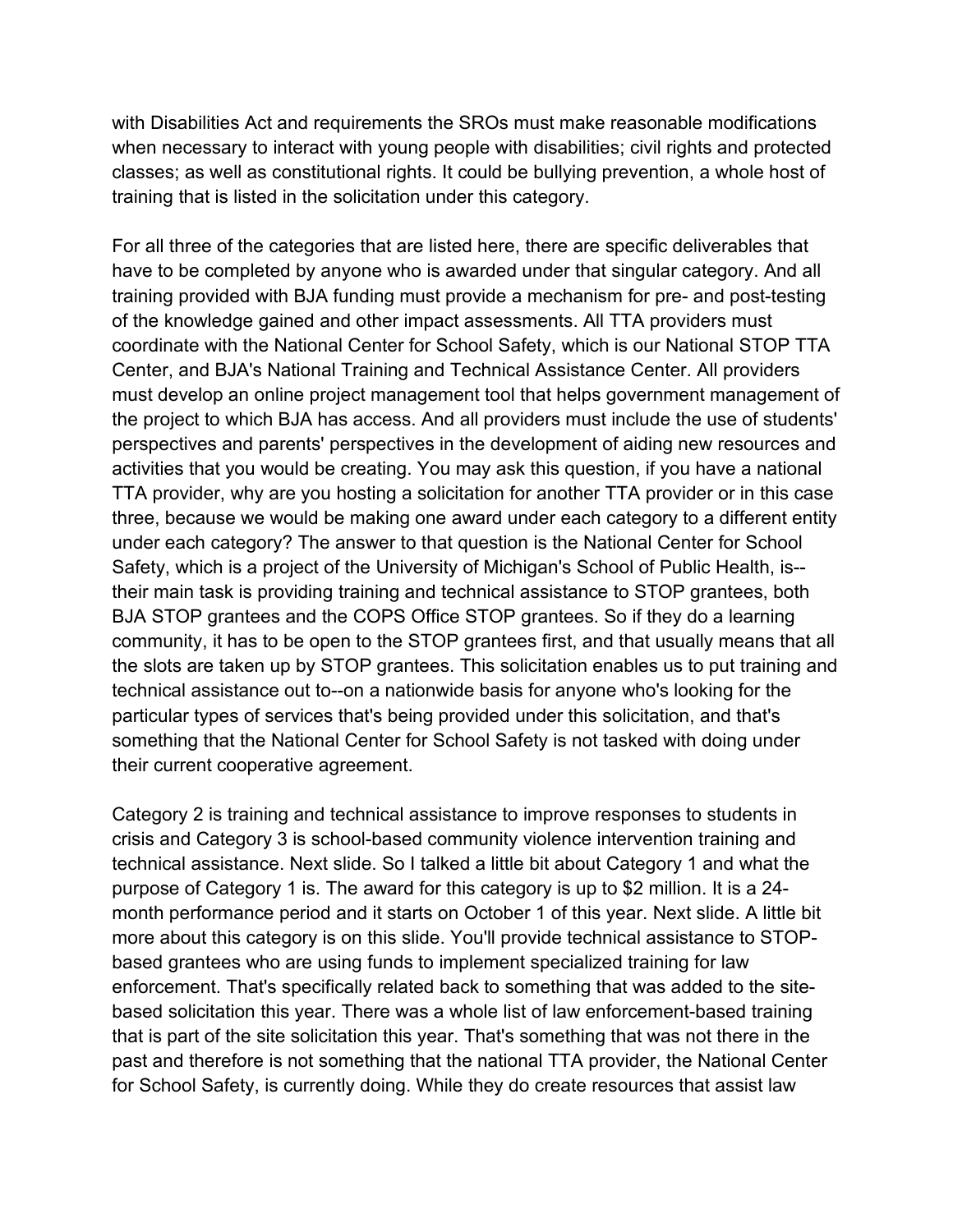enforcement in school setting, it is not to the extent that is being asked for in the new solicitation, which is why this category is here.

Something else to consider is--and you'll hear more about this as I go on. All of the work that is being done under this solicitation must be coordinated not only with the National Center for School Safety but with other Department of Justice bureaus that are doing similar work, such as OJJDP, the COPS Office, as well as the Department of Education, Health and Human Services, and the Department of Homeland Security because all four of those federal agencies are involved in the school safety realm and we do not want to duplicate something that is already available for delivery to schools and school districts and states--in school safety. Obviously, we are expecting the TTA provider to have staff that have the sufficient expertise for the execution of the projects that we're asking to be completed. As I mentioned before and I'll continue to mention throughout the course of the solicitation, the training is to be delivered by request nationwide, and you can find out more about the deliverables for this specific category on pages six through eight of the solicitation. Next slide.

Category 2 has an objective to enhance the capacity of school resource officers and educational professionals to identify students that may have some behavioral health conditions or developmental disabilities, and use best practice models to provide services to meet the individual needs of these students to effectively manage the student population during a crisis. And it includes identifying and de-escalating bystander reactions in a developmentally and culturally appropriate manner, which includes the juvenile justice and behavioral health professionals. This solicitation has a \$2 million award--up to \$2 million and also has a 24-month performance period that starts on October 1 of 2022. Next slide. A little bit more about this category. You'll develop resources for schools that currently have SRO programs or are interested in implementing an SRO mental health clinician co-response model, where if you have the type of student population mentioned in this category, then not only an SRO would be responding but you'd also have a mental health professional as part of the team to respond to anything that may occur in that student population. You'll be creating a program model and a toolkit that will be used for implementation nationwide. And you'll identify and develop training for such a model and we would require that you implement the training in at least five sites as a pilot program. And the deliverables for this category can be found on pages eight and nine of the solicitation. Next side.

Finally, Category 3 is looking for a provider to implement a school-based community violence intervention training into the school environment. We're looking for tools that help law enforcement officers and education professionals to recognize and address a combination of individual, relationship, community, and societal factors that can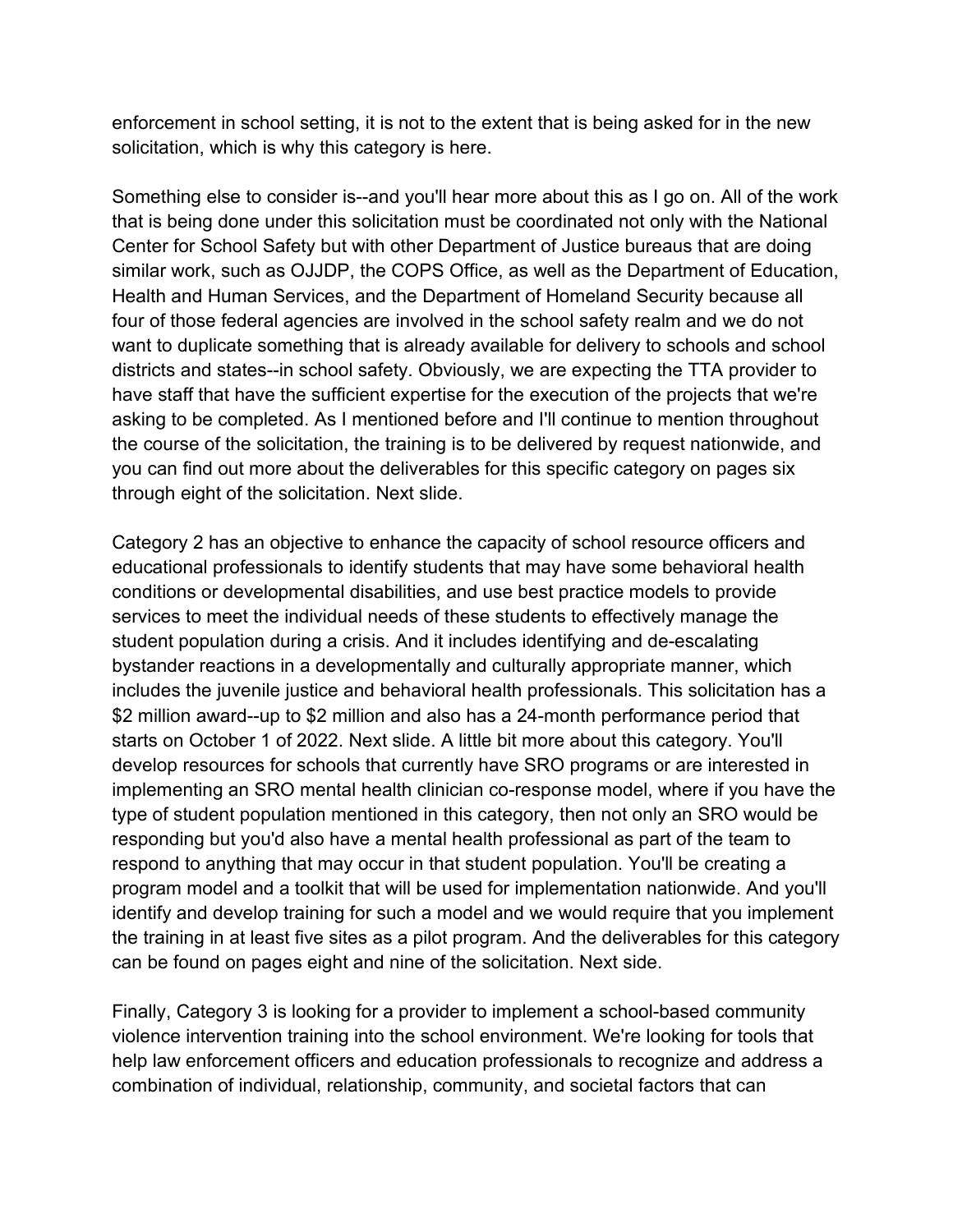contribute to the risk of youth violence. Since efforts to make school buildings and classrooms physically more secure can create certain vulnerabilities and increase the opportunity for sexual assault victimization, we're asking that you focus on developing resources for schools to assess, evaluate, and address those potential risks. The funding level for this is up to \$1 million and it also has a 24-month project period. Next slide. You'll be coordinating with local jurisdictions, both mental health and behavioral health service providers. We expect the TTA provider would both be aware of and communicate with other key overlapping initiatives in the jurisdictions in which they're providing services. And you'll also be coordinating, as with the other two categories, with federal partners, including the Department of Education, HHS, Office on Violence Against Women, to ensure there's no duplication of effort. You'll serve as a coordinator with these federal partners and support strategies related to mental, behavioral health in school settings, and have coordination across various interest groups. You'll develop regular meetings to allow for dialogue among the partners involved that, at a minimum, would include federal partners, public and private partnerships, and special interest groups, peer support community groups, things like that, and other STOP TTA providers. Next slide.

Some things to keep in mind to include in your application. There is a requirement for all three categories that you include a training delivery chart. An example of that is included in the solicitation. You must provide key personnel resumes as part of the application, your subject matter experts and those who may be managing the project. You also must include a program timeline for any major milestones, deliverables, with the application. You also must include a Disclosure of Proposed Subrecipients. In other words, if you're partnering with other organizations and you're making subawards to those organizations, you must include, as a separate attachment with your application, a disclosure that lists those subrecipients, where they are located, and the amount that you would be subawarding to them. That also is something that is in your budget. This makes it easy for us because we have to provide that information being part of their funding recommendation to the AAG. You'll also provide a training delivery chart, and if you have additional deliverables that you're proposing to implement beyond what is included in the solicitation, we ask that you also include that as part of the application. Next slide.

You'll be working closely with me at BJA and other subject matter experts at BJA in the areas of mental health. My colleagues, they will be reviewing some of the information that you'll be submitting to me for approval. We'll have at least monthly regularly scheduled voice or video calls. All training provided with BJA funding must provide, as I said before, mechanisms for pre- and post-testing. And, as I mentioned earlier, you'll also be coordinating with our main TTA provider at the National Center for School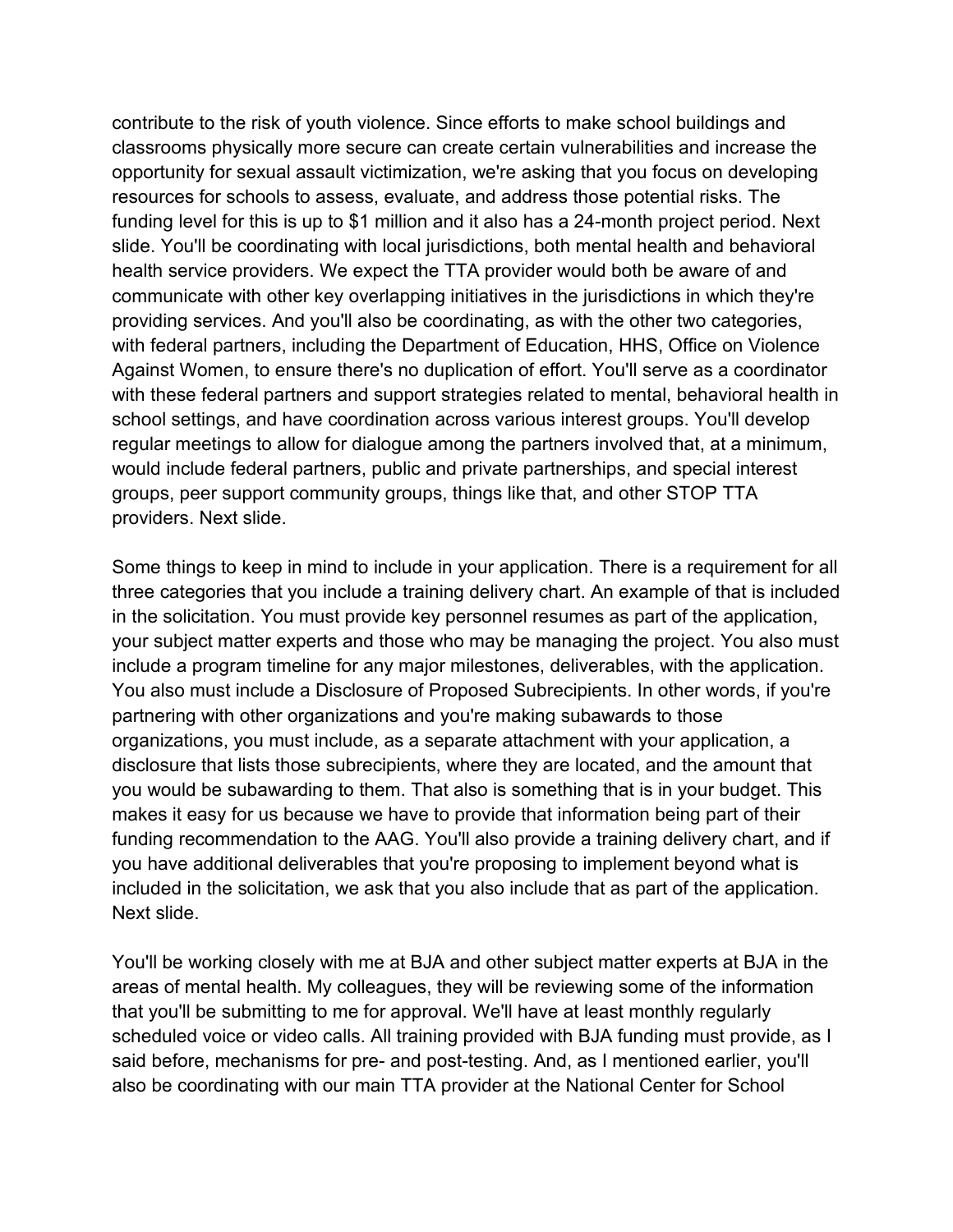Safety and our training and technical assistance center also known as NTTAC. And I've also mentioned previously that you'll be providing an online project management tool that allows BJA to be able to see its--we have a particular name for it at BJA. I think it's a dashboard, where we can keep track of the project and the progress that's being made. And, as I also mentioned, we want to include student and parent perspectives in the development of any new resources that you're providing or new activities that you're creating as part of your project. Next slide.

Also, when you're putting together your application, your abstract, and your project narrative, please be clear and make concise statements that provide a thorough understanding of why you're developing or making enhancements and implementation of the program category. You'll describe anticipated impact on the community that you're targeting. In this case, it's a school safety community. But if you're coming in for Category 1, which has a law enforcement focused, Category 2, which focuses both on education professionals and law enforcement, you just need to be clear on why it's important that you're reaching those communities and how the proposed project will do that. You also want to describe successful methods that you'll use for delivering the TTA. And you'll talk about the importance of your strategies that your experts will be using to engage the field. And you'll, finally, talk about the impact of best practice approaches and planning and implementation on the program's outcomes and the role that your training and technical assistance will have in improving outcomes across the field. Next slide.

So, here, we have some frequently asked questions. "Are competitive programs under the solicitation meant for entities to apply to receive training and technical assistance?" The answer to that is no. We want you to be the ones that are providing the services to the field. This is strictly a solicitation where you will be developing resources and pushing them out to the field for use. "Can you apply under more than one category?" No. An entity that makes an application must apply under only one category, and it would be the category that they have the most experience and expertise in to deliver services to the field. Next slide.

So in your application, you need to--you can find under Application and Submission Information on page 12, specifically in order to make it to the peer review, you need to include the abstract, the narrative, and complete the web-based budget worksheet and budget narrative. But your application must include all of the items that are on the slide, which includes your abstract, your narrative, your budget worksheet narrative, the training delivery chart, the timelines, your resumes, and all of the additional attachments that are listed in the solicitation to be a complete application, and that can include your tribal resolutions, if applicable. If there's anything that you're being required or asked to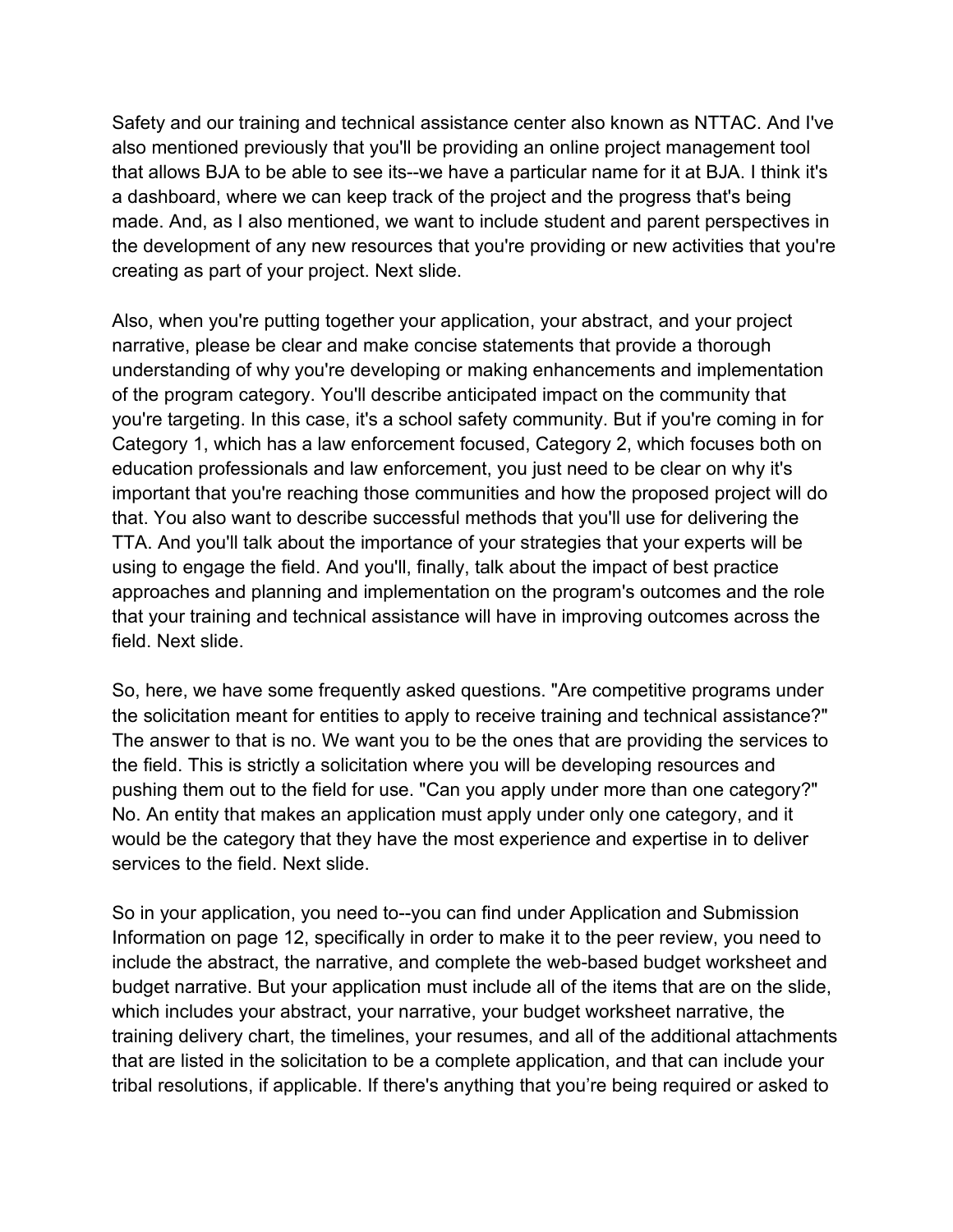submit that does not apply to you, that may be keeping you from going from one step to the next step in your application submission, just create a document that says not applicable and upload that, and that will allow you to go to the next step. So let's say that the portion of the upload that says tribal resolution, you're not a tribal agency, so you're not require to submit a tribal resolution but it's not letting you go to the next step, then just submit a document that says not applicable. And once that's uploaded, it'll go to the next step. And that would be the same for any document that they're asking you for that doesn't apply to you.

You are required, however, to include with your application also a documentation of any similar awards--I mean, similar solicitations to which you've applied in the last 12 months so that we can do our due diligence in ensuring that you're not being funded to do something by multiple agencies that are doing the same work. "Can my organization propose to partner with other entities?" Absolutely. In many cases, we have training and technical assistance providers that work with partners. You have subject matter experts in one area but you're partnering with an organization that has subject matter experts in other areas of which are crosscutting in your project. So, absolutely, we allow you to partner. Only one entity can be the fiscal agent, however, so you would need to determine who is going to be the applicant, and then the other folks would be your partner subawards or however you determine how you're going to apply. Next slide.

Some BJA resources that are available for grant applicants can be found here. First, Grants.gov. If you have any technical issues while you're submitting your SF-424 or the SF-LLL, these toll-free numbers are available to you seven days a week, except on federal holidays. There's also the web-based support, and there's also an email address. And these provide information on available federal funding opportunities for various federal agencies. Next slide. For technical assistance with JustGrants, you can use this information. You know, you do have a two-step process for applying. The SF-424 and SF-LLL are submitted on one day to Grants.gov. Once you have done that, then it opens up JustGrants for you to be able to upload the rest of the application. So if you encounter any technical issues with either one of those, you can use the information for JustGrants or for Grants.gov on being able to get assistance with those difficulties. Next slide.

There's also an OJP Response Center. We have an email address. There's a web chat opportunity. You can call a toll-free number. They're open from 10:00 to 6:00, Monday through Friday. We also urge you to subscribe to email notifications of new funding opportunities and other resources. You can sign up to receive the twice monthly JUSTINFO newsletter, as well as the weekly Funding News email. And you can do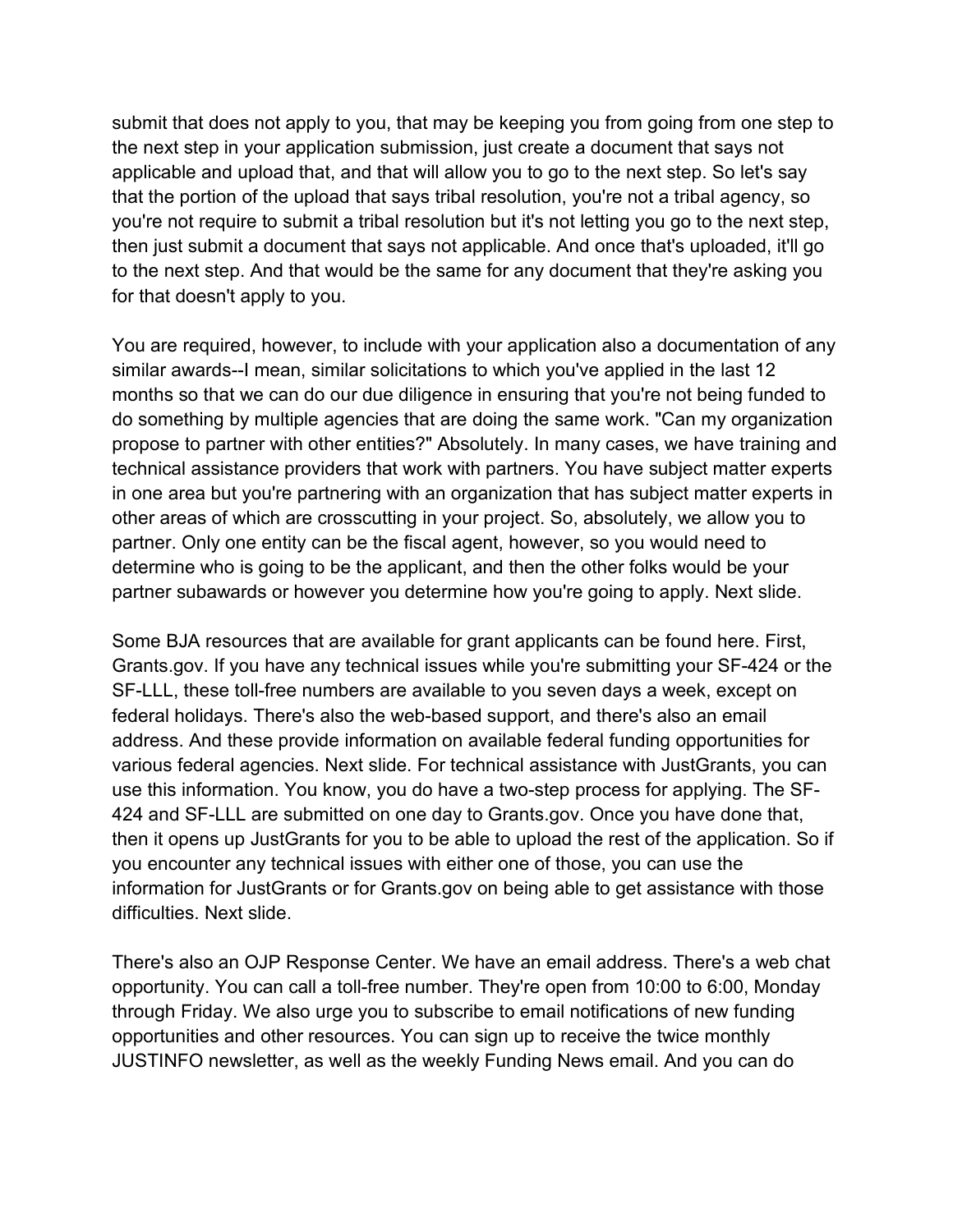those at the website that's on this slide, ojp.gov/subscribe. And be sure to select Grants/Funding as an area of interest. Next slide.

So here's the deadlines for this solicitation. It is a 45-day application period from the date that it was posted. So this application has a Grants.gov deadline of June 3rd at 8:59 p.m. eastern time. And that's because the center closes at 9:00. So you would need to submit prior to 9:00 on June the 3rd. And then your complete application with all of the attachments would be submitted in JustGrants on June 10th of this year at 8:59 p.m. If you encounter any difficulties, the solicitation gives you information on how to make an appeal if you are not able to apply by the deadline. I strongly recommend that you start uploading your forms for the various deadlines at least 72 hours before the deadline, so that if you do encounter problems, there is ample time to resolve those problems ahead of the deadline. Next slide.

So some resources that you can use for your grant applications. The OJP Funding Resource Center, DOJ Grants Financial Guide. That's very important for you to know the financial guidelines that you'll be required to comply with if you receive an award. The Grants Management Online Training is another important training to take advantage of. And there's an OJP Grant Application Resource Guide that will also be very helpful if this is the first time you've applied to BJA for grant funding. Next slide. You can stay connected with us. You can text OJP, text your email to subscribe for email updates. Social media, you have our Facebook or our Twitter handle. And for additional funding opportunities, you can go to our website and just click Funding Opportunities and you'll see a list of all of our solicitations that are available to you. Next slide. So important contacts. Our Solicitation Content Assistance line, Grants.gov again, and JustGrants. All of these numbers are here and their hours of operation, so if you need additional assistance. Next slide. And now we come to the time for questions. So I will turn it back over to Daryl and he will guide me through any questions that have been submitted.

DARYL FOX: Great. Thanks so much, David. Just a reminder to everybody on today's webinar that the PowerPoint recording and transcript for today will be posted to the BJA website. So you'll get an email for whoever registered when those items are posted. So be on the lookout if you need to go back to reference anything discussed today. If you do have a question, bottom right of your screen, hit the three dots, hit Q&A, and then send to all panelists, and we'll go through those during the remaining time we have today. In the meantime, I'm just going to leave this slide up for most of the Q&A portion. If you do have any questions that can't be answered today or you may think of after today's webinar, you can contact these three entities, you know, the OJP Response Center for solicitation assistance or the two technical programmatic entities, Grants.gov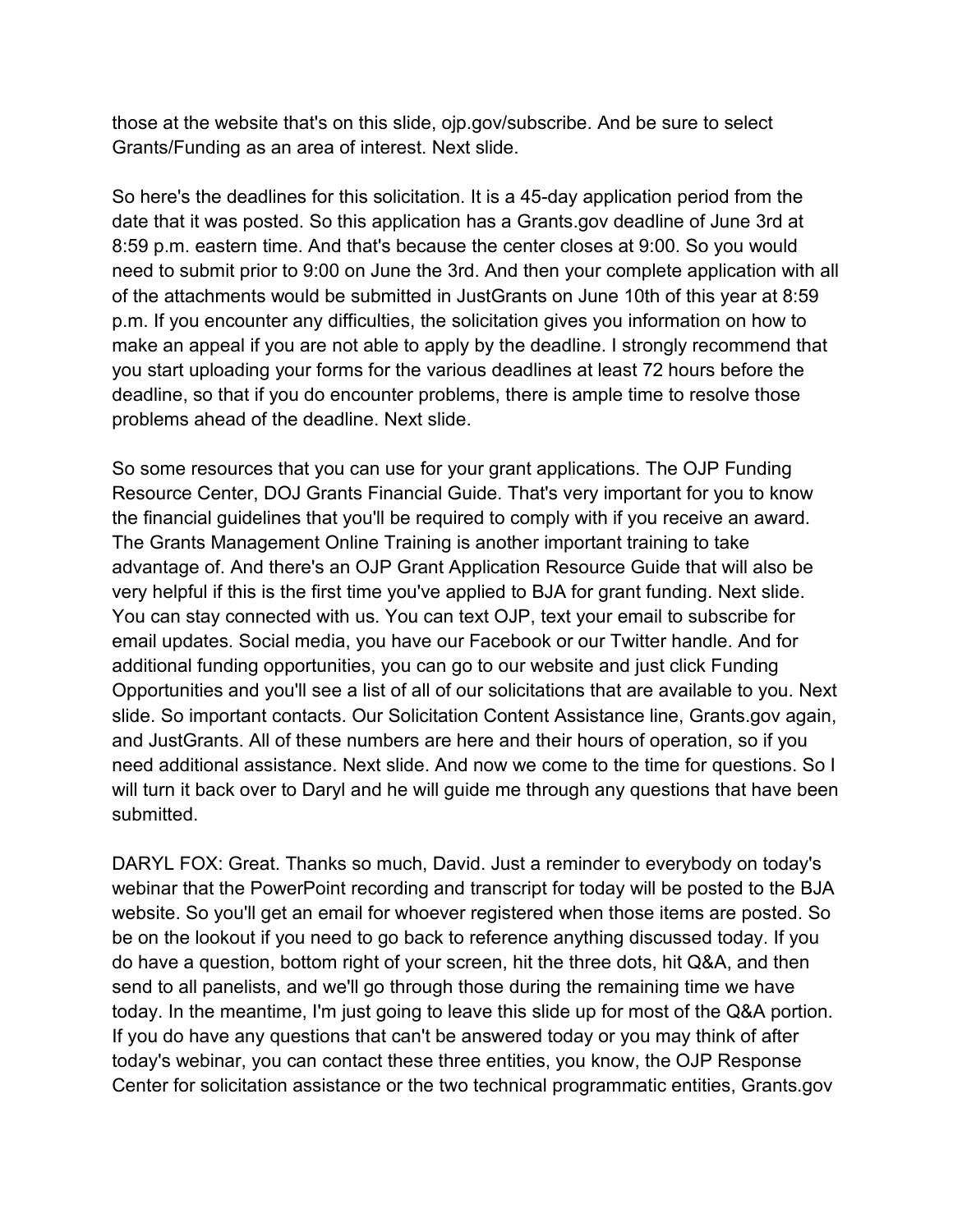and JustGrants, here. So, David, the first question coming in is "Can the funds be used on any security infrastructure, such as security systems or the like?"

DAVID ADAMS: No. This specifically is for delivering training and technical assistance to the field, various topics of training which are listed in the solicitation. It sounds like that question is more of a question for our site-based solicitation. And, in that case, if it's security--physical security, it would be more appropriate for the COPS Office School Violence Prevention Program or SVPP solicitation that is currently open and will close, I believe, on June the 20th. If they need more information about that, they can go to the COPS website and find information on how to apply for that project program.

DARYL FOX: Thanks for that, David. No more questions in the queue at this time. We'll just hang on for a few more moments here. Bottom right side of your screen, there's a Q&A button. Just go ahead and enter it in that box. "The RFP mentions that it's open to small business as eligibility, Is there a limit on how small, if there's only a few employees with a particular company?"

DAVID ADAMS: I'm not aware of there being a limit on this under that eligibility. No, I don't think there's a minimum or a maximum for that. The slide just mentioned--go back to eligibility slide, Daryl. It said--I think it's nonprofit other than small businesses. I think that may be exclusionary of small businesses but I don't know. I will tell you that the eligibility definitions changed a little bit as we transitioned from the Grants.gov to JustGrants application submission. What I may need to do is actually get clarification on that specific line. Typically, I would just put for-profit organizations as an eligible applicant. The way it was worded this time, it says "other than small businesses," so you could have a nonprofit or a for-profit as a small business. Typically, if you're a forprofit, you have to agree to not make a profit if you're awarded under a BJA grant or OJP grant for that matter. I may need to get further clarification on that particular one however just to see why it says other than small businesses.

DARYL FOX: That's the end of the questions in the Q&A at this time. We'll just hang on for a few more moments if anybody does--so another one did come in, David. "Would you need to have MOUs with every school district you plan to train through this funding?"

DAVID ADAMS: So there is no requirement for an MOU. And what the solicitation says is that you would be--it's not so much that you're coming in with an application to know upfront which schools you're delivering training to, because you would be receiving training requests from the field. Now, for the one category that has a requirement that you deliver training in at least five sites, I believe that's Category 2, you're not required